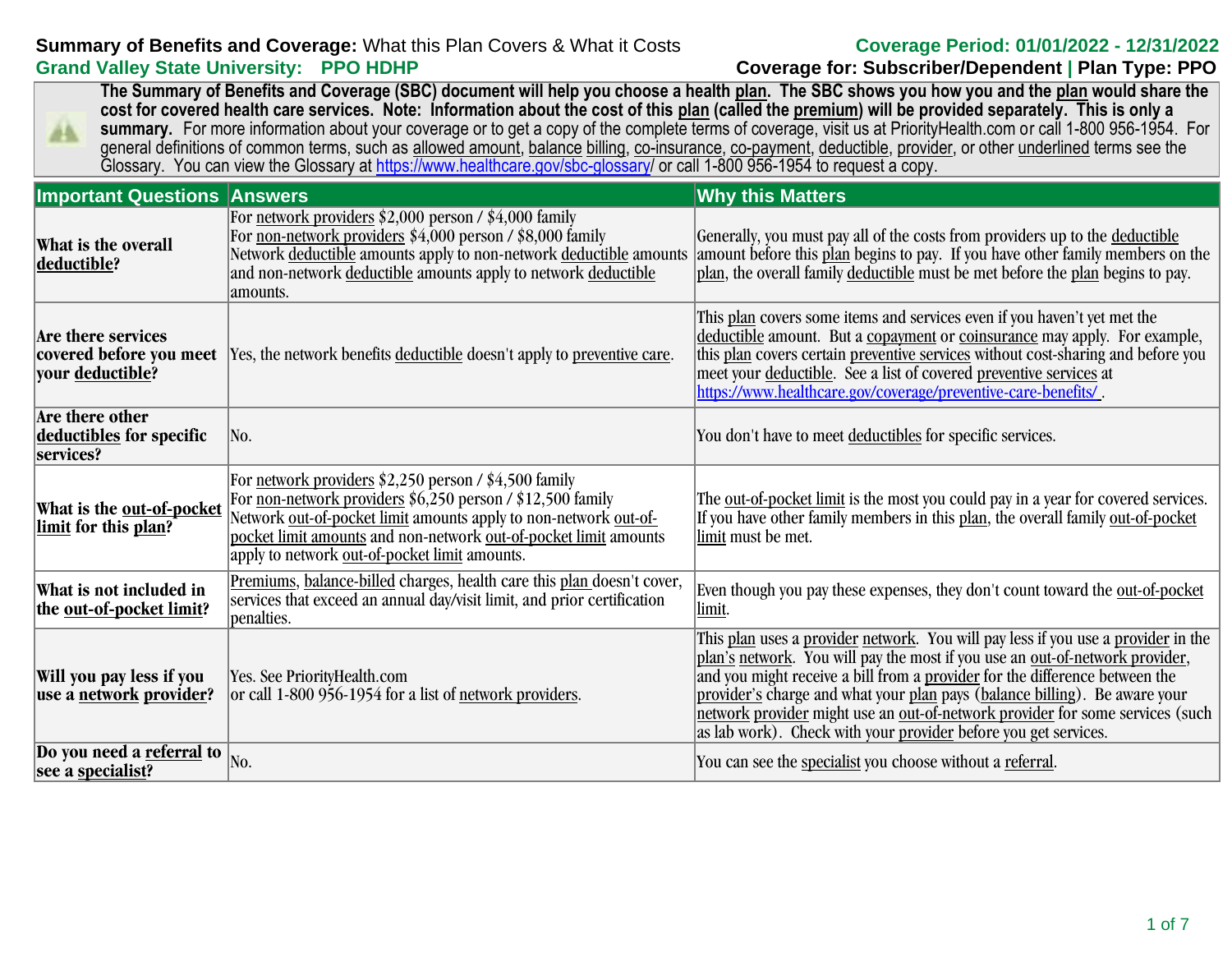|                                                                     |                                                     |                                                                                                                                                                                                                          | <b>What You Will Pay</b>                                                                                                                                                                                                                                               |                                                                                                                                                                                                                                                                                                                                                                                   |  |
|---------------------------------------------------------------------|-----------------------------------------------------|--------------------------------------------------------------------------------------------------------------------------------------------------------------------------------------------------------------------------|------------------------------------------------------------------------------------------------------------------------------------------------------------------------------------------------------------------------------------------------------------------------|-----------------------------------------------------------------------------------------------------------------------------------------------------------------------------------------------------------------------------------------------------------------------------------------------------------------------------------------------------------------------------------|--|
| <b>Common</b><br><b>Medical Event</b>                               | <b>Services You May Need</b>                        | <b>Network Provider</b><br>(You will pay the least)                                                                                                                                                                      | <b>Non-Network Provider</b><br>(You will pay the most)                                                                                                                                                                                                                 | <b>Limitations, Exceptions &amp; Other Important Information</b>                                                                                                                                                                                                                                                                                                                  |  |
| If you visit a health<br>care <u>provider's</u> office<br>or clinic | Primary care visit to treat an<br>injury or illness | No charge                                                                                                                                                                                                                | 20% co-insurance/visit                                                                                                                                                                                                                                                 |                                                                                                                                                                                                                                                                                                                                                                                   |  |
|                                                                     | Specialist visit                                    | No charge                                                                                                                                                                                                                | 20% co-insurance/visit                                                                                                                                                                                                                                                 |                                                                                                                                                                                                                                                                                                                                                                                   |  |
|                                                                     | Other practitioner office<br>visit                  | • No charge for evaluation/<br>management services only at<br>retail health clinics<br>• No charge for family<br>planning/infertility services<br>• No charge for<br>Temporomandibular Joint<br>Function (TMJ) treatment | • Evaluation/management<br>services only at retail health<br>clinics covered at the<br>network benefit level<br>•20% co-insurance/visit for<br>family planning/infertility<br>services<br>•20% co-insurance for<br>Temporomandibular Joint<br>Function (TMJ) treatment | Temporomandibular Joint Function (TMJ) treatment covered up<br>to combined lifetime maximum of $$1,000$ .                                                                                                                                                                                                                                                                         |  |
|                                                                     | Preventive care/screening/<br>immunization          | No charge                                                                                                                                                                                                                | 20% co-insurance/visit                                                                                                                                                                                                                                                 | Preventive care services are those listed in Priority Health's<br>Preventive Health Care Guidelines, including women's preventive<br>health care services. Network benefit level deductible does not<br>apply.<br>You may have to pay for services that aren't preventive. Ask your<br>provider if the services needed are preventive. Then check what<br>your plan will pay for. |  |
|                                                                     | Diagnostic test (x-ray, blood<br>work)              | No charge                                                                                                                                                                                                                | 20% co-insurance                                                                                                                                                                                                                                                       | Prior Certification required for genetic testing.                                                                                                                                                                                                                                                                                                                                 |  |
| If you have a test                                                  | Imaging (CT/PET scans,<br>MRI <sub>s</sub> )        | No charge                                                                                                                                                                                                                | 20% co-insurance                                                                                                                                                                                                                                                       | Prior Certification required.<br>Penalty applies if not prior certified.                                                                                                                                                                                                                                                                                                          |  |
|                                                                     |                                                     |                                                                                                                                                                                                                          |                                                                                                                                                                                                                                                                        |                                                                                                                                                                                                                                                                                                                                                                                   |  |

\* For more information about limitations and exceptions, see the plan or policy document at PriorityHealth.com. 2 of 7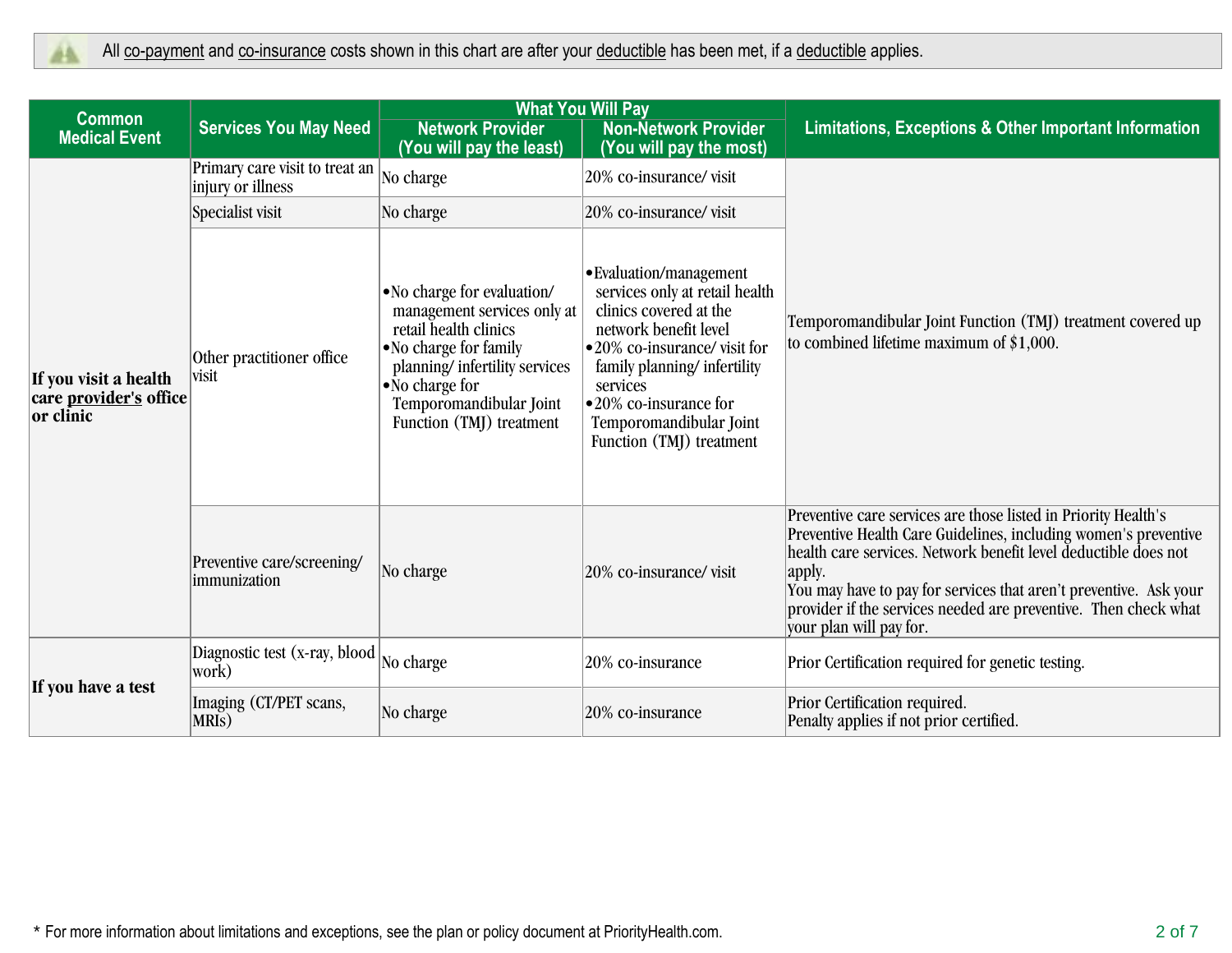| <b>Common</b>                                                                                                                                                                                                               |                                                             | <b>What You Will Pay</b>                                                                        |                                                                |                                                                                                                                                                                                                                                 |  |
|-----------------------------------------------------------------------------------------------------------------------------------------------------------------------------------------------------------------------------|-------------------------------------------------------------|-------------------------------------------------------------------------------------------------|----------------------------------------------------------------|-------------------------------------------------------------------------------------------------------------------------------------------------------------------------------------------------------------------------------------------------|--|
| <b>Medical Events</b>                                                                                                                                                                                                       | <b>Services You May Need</b>                                | <b>Network Provider</b><br>(You will pay the least)                                             | <b>Non-Network Provider</b><br>(You will pay the most)         | Limitations, Exceptions & Other Important Information                                                                                                                                                                                           |  |
| If you need drugs to<br>treat your illness or<br>condition<br>More information<br>about <b>prescription</b><br>drug coverage is<br><i>available at</i><br>https://www.priorityhea<br>lth.com/prog/pharmac<br>v/pharmacy.cgi | Generic drugs<br>(Tier 1)                                   | \$4 co-pay/ retail prescription<br>\$8 co-pay/ mail order<br>prescription                       | Not covered                                                    | Prescription Drugs - Administered by CVS Caremark<br>More information about prescription drug coverage is available at<br>www.caremark.com or by calling (888) 549-5789.<br>Your prescription drug coverage is provided by a plan other than    |  |
|                                                                                                                                                                                                                             | Preferred brand drugs<br>(Tier 2)                           | $ 20 \text{ co-pay/}$ retail prescription<br>$\frac{1}{2}40$ co-pay/ mail order<br>prescription | Not covered                                                    | Priority Health. Your out-of-pocket costs for prescription drugs<br>covered under that plan will also track to the Out-of-Pocket Limit,<br>if applicable.<br>If the issuer of the prescription drug plan does not provide timely                |  |
|                                                                                                                                                                                                                             | Non-preferred brand drugs<br>(Tier 3)                       | $$40$ co-pay/ retail prescription<br>\$80 co-pay/ mail order<br>prescription                    | Not covered                                                    | updates or provides inaccurate information related to your out-of-<br>pocket expense for drugs covered under that plan,<br>Priority Health will not be responsible for reprocessing claims<br>upon receipt of delayed or corrected information. |  |
|                                                                                                                                                                                                                             | Preferred specialty drugs<br>(Tier 4)                       | Contact CVS Caremark                                                                            | Not covered                                                    |                                                                                                                                                                                                                                                 |  |
|                                                                                                                                                                                                                             | Non-Preferred specialty<br>drugs (Tier 5)                   | <b>Contact CVS Caremark</b>                                                                     | Not covered                                                    | ------------- none-----------                                                                                                                                                                                                                   |  |
| If you have<br>outpatient surgery                                                                                                                                                                                           | Facility fee (e.g., ambulatory No charge<br>surgery center) |                                                                                                 | 20% co-insurance/visit                                         | Including outpatient care, observation care and ambulatory<br>surgery center care. Prior Certification may be required.                                                                                                                         |  |
|                                                                                                                                                                                                                             | Physician/surgeon fees                                      | No charge                                                                                       | 20% co-insurance/visit                                         | Prior Certification is required for bariatric surgery. Penalty applies<br>if not prior certified.                                                                                                                                               |  |
| If you need<br>immediate medical<br>attention                                                                                                                                                                               | <b>Emergency room services</b>                              | No charge                                                                                       | Covered at the network benefit<br>level; R&C limitations apply | ------------none----------                                                                                                                                                                                                                      |  |
|                                                                                                                                                                                                                             | <b>Emergency medical</b><br>transportation                  | No charge                                                                                       | Covered at the network benefit<br>level; R&C limitations apply |                                                                                                                                                                                                                                                 |  |
|                                                                                                                                                                                                                             | Urgent care                                                 | No charge                                                                                       | 20% co-insurance/visit                                         |                                                                                                                                                                                                                                                 |  |

\* For more information about limitations and exceptions, see the plan or policy document at PriorityHealth.com. 3 of 7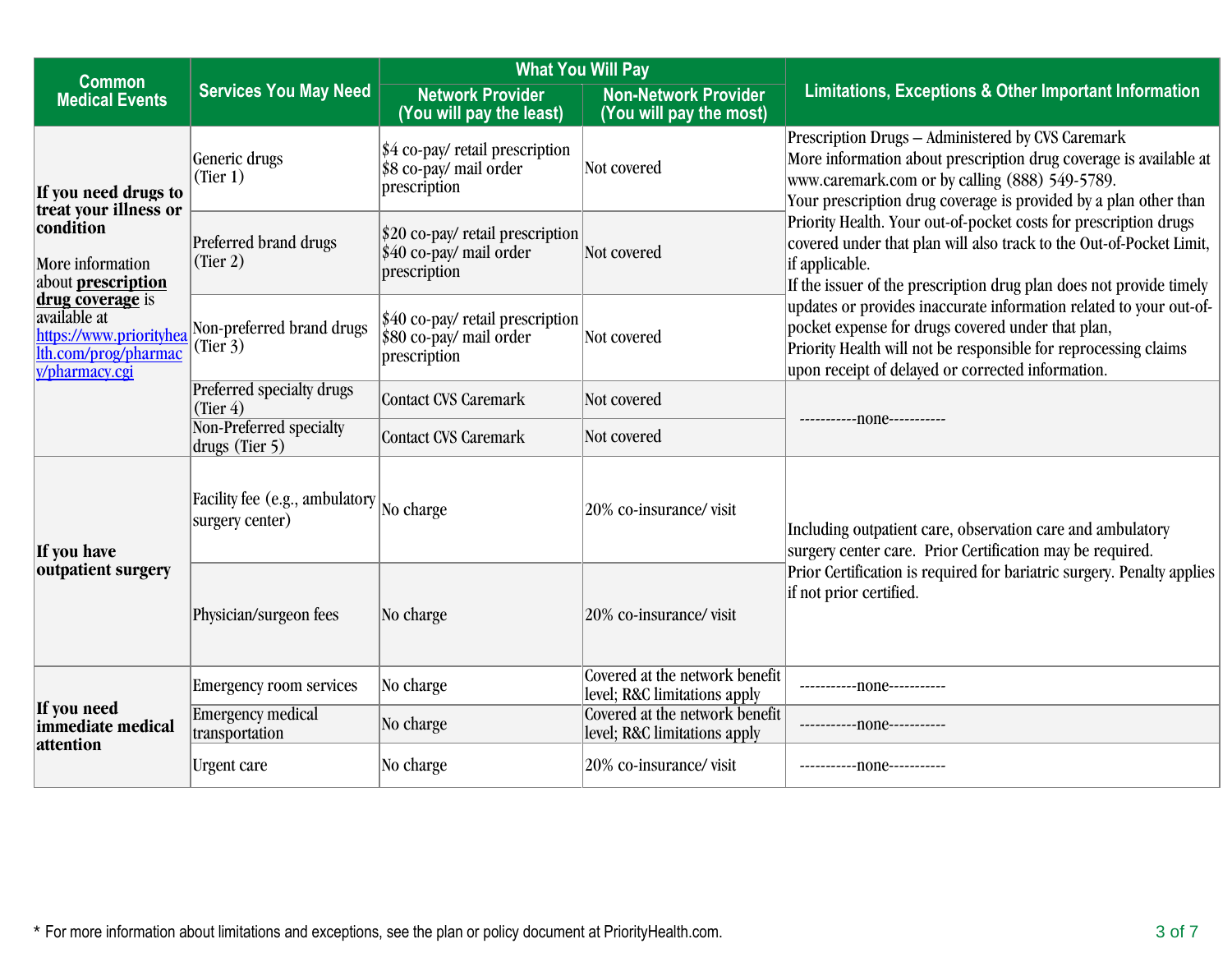| <b>What You Will Pay</b>                                                           |                                                 |                                                     |                                                        |                                                                                                                                                                                                                                                                                                                                                                                                                               |
|------------------------------------------------------------------------------------|-------------------------------------------------|-----------------------------------------------------|--------------------------------------------------------|-------------------------------------------------------------------------------------------------------------------------------------------------------------------------------------------------------------------------------------------------------------------------------------------------------------------------------------------------------------------------------------------------------------------------------|
| <b>Common</b><br><b>Medical Events</b>                                             | <b>Services You May Need</b>                    | <b>Network Provider</b><br>(You will pay the least) | <b>Non-Network Provider</b><br>(You will pay the most) | <b>Limitations, Exceptions &amp; Other Important Information</b>                                                                                                                                                                                                                                                                                                                                                              |
| If you have a<br>hospital stay                                                     | Facility fee (e.g., hospital<br>room)           | No charge                                           | 20% co-insurance/visit                                 | Prior Certification is required at least 5 working days in advance,<br>except in emergencies or for Hospital stays for a mother and her<br>Newborn of up to 48 hours following a vaginal delivery and 96<br>hours following a cesarean section. Penalty applies if not prior                                                                                                                                                  |
|                                                                                    | Physician/surgeon fee                           | No charge                                           | 20% co-insurance/visit                                 | certified.<br>Notification must be provided for all admissions following<br>emergency room care.<br>Prior Certification is required for bariatric surgery. Penalty<br>applies if not prior certified.                                                                                                                                                                                                                         |
|                                                                                    | Mental/Behavioral health<br>outpatient services | No charge                                           | 20% co-insurance/visit                                 | Including medication management visits.                                                                                                                                                                                                                                                                                                                                                                                       |
| If you need mental<br>health, behavioral<br>health, or substance<br>abuse services | Mental/Behavioral health<br>inpatient services  | No charge                                           | 20% co-insurance/visit                                 | Including Residential Treatment and partial hospitalization.<br>Except in an emergency, Prior Certification required.<br>Penalty applies if not prior certified.                                                                                                                                                                                                                                                              |
|                                                                                    | Substance use disorder<br>outpatient services   | No charge                                           | 20% co-insurance/visit                                 | Including medication management visits.                                                                                                                                                                                                                                                                                                                                                                                       |
|                                                                                    | Substance use disorder<br>inpatient services    | No charge                                           | 20% co-insurance/visit                                 | Including subacute Residential Treatment and partial<br>hospitalization.<br>Except in an emergency, Prior Certification required.<br>Penalty applies if not prior certified.                                                                                                                                                                                                                                                  |
| If you are pregnant                                                                | Routine prenatal and<br>postnatal care          | No charge                                           | 20% co-insurance/visit                                 | Routine prenatal and postnatal visits are covered under your<br>Preventive Health Care Services benefit.<br>No charge for approved maternity education classes when<br>provided by a network provider.<br>Maternity education classes provided by a non-network provider<br>are not covered.<br>Appropriate office visit charge (PCP or specialist) may apply to<br>physician office services for complications of pregnancy. |
|                                                                                    | Delivery professional fees                      | No charge                                           | 20% co-insurance/visit                                 | ------------none-----------                                                                                                                                                                                                                                                                                                                                                                                                   |
|                                                                                    | Delivery facility fees                          | No charge                                           | 20% co-insurance/visit                                 | ------------ none-----------                                                                                                                                                                                                                                                                                                                                                                                                  |

\* For more information about limitations and exceptions, see the plan or policy document at PriorityHealth.com. 4 of 7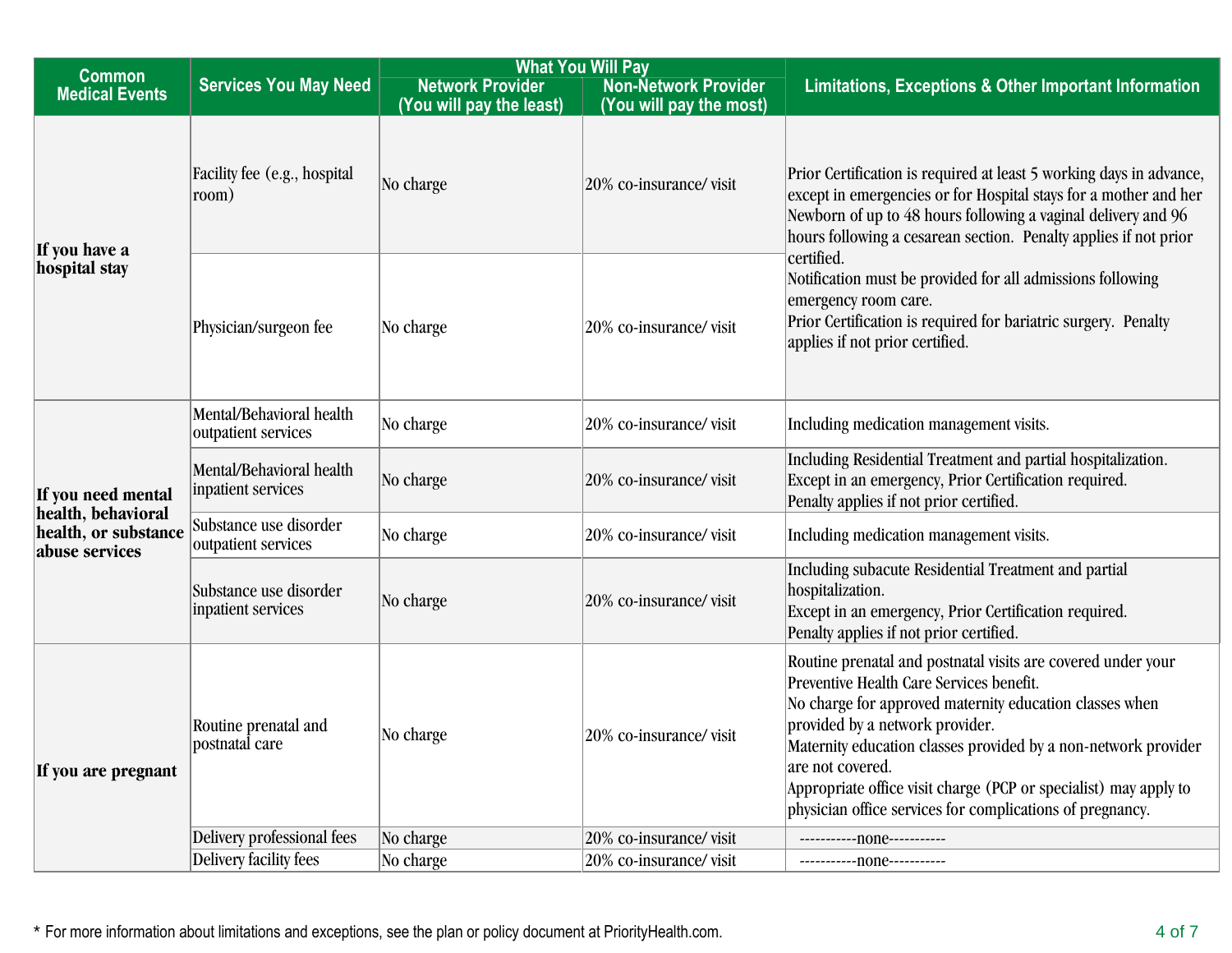| <b>What You Will Pay</b>                                                |                                                                                   |                                                     |                                                        |                                                                                                                                                                                                                                                                                                                                                               |
|-------------------------------------------------------------------------|-----------------------------------------------------------------------------------|-----------------------------------------------------|--------------------------------------------------------|---------------------------------------------------------------------------------------------------------------------------------------------------------------------------------------------------------------------------------------------------------------------------------------------------------------------------------------------------------------|
| <b>Common</b><br><b>Medical Events</b>                                  | <b>Services You May Need</b>                                                      | <b>Network Provider</b><br>(You will pay the least) | <b>Non-Network Provider</b><br>(You will pay the most) | Limitations, Exceptions & Other Important Information                                                                                                                                                                                                                                                                                                         |
| If you need help<br>recovering or have<br>other special health<br>needs | Home health care                                                                  | No charge                                           | 20% co-insurance/visit                                 | Excluding rehabilitation and habilitation services.<br>Home health care services limited to a combined 60 visits per<br>contract year.<br>Prior certification required.                                                                                                                                                                                       |
|                                                                         | Rehabilitation services not<br>for the treatment of Autism<br>Spectrum Disorder   | No charge                                           | 20% co-insurance/visit                                 | Physical and occupational therapy limited to a combined 30 visits<br>per contract year.<br>Osteopathic and chiropractic manipulation limited to a combined<br>30 visits per contract year.<br>Speech therapy limited to a combined 30 visits per contract year.<br>Cardiac and pulmonary rehabilitation limited to a combined 30<br>visits per contract year. |
|                                                                         | Habilitation services for<br>treatment of Autism<br>Spectrum Disorder <i>only</i> | No charge                                           | 20% co-insurance/visit                                 | Prior certification required for Applied Behavior Analysis (ABA).<br>Covered services include Physical, Occupational, Speech Therapy<br>and Applied Behavior Analysis (ABA). Services are Covered for<br>children and adolescents under age 19 only. Multiple charges may<br>apply during one day of service.                                                 |
|                                                                         | Habilitation services not for<br>the treatment of Autism<br>Spectrum Disorder     | Not covered                                         | Not covered                                            | Not covered                                                                                                                                                                                                                                                                                                                                                   |
|                                                                         | Skilled nursing care                                                              | No charge                                           | 20% co-insurance/visit                                 | Services received in a skilled nursing care facility, subacute<br>facility, inpatient rehabilitation care facility or hospice care facility<br>are limited to a combined 120 days per contract year.<br>Prior Certification required, except for hospice care.                                                                                                |
|                                                                         | Durable medical equipment<br>(DME)                                                | No charge                                           | 20% co-insurance/visit                                 | Including rental, purchase or repair.<br>Prior Certification required for equipment over \$1,000, all rentals                                                                                                                                                                                                                                                 |
|                                                                         | Prosthetics & orthotics                                                           | No charge                                           | 20% co-insurance/visit                                 | and all shoe inserts.                                                                                                                                                                                                                                                                                                                                         |
|                                                                         | Hospice service                                                                   | No charge                                           | 20% co-insurance/visit                                 | ------------ none-----------                                                                                                                                                                                                                                                                                                                                  |
|                                                                         | Child eye exam                                                                    | Not covered                                         | Not covered                                            | Not covered                                                                                                                                                                                                                                                                                                                                                   |
| If your child needs<br>dental or eye care                               | Child glasses                                                                     | Not covered                                         | Not covered                                            | Not covered                                                                                                                                                                                                                                                                                                                                                   |
|                                                                         | Child dental check-up                                                             | Not covered                                         | Not covered                                            | Not covered                                                                                                                                                                                                                                                                                                                                                   |

\* For more information about limitations and exceptions, see the plan or policy document at PriorityHealth.com. 5 of 7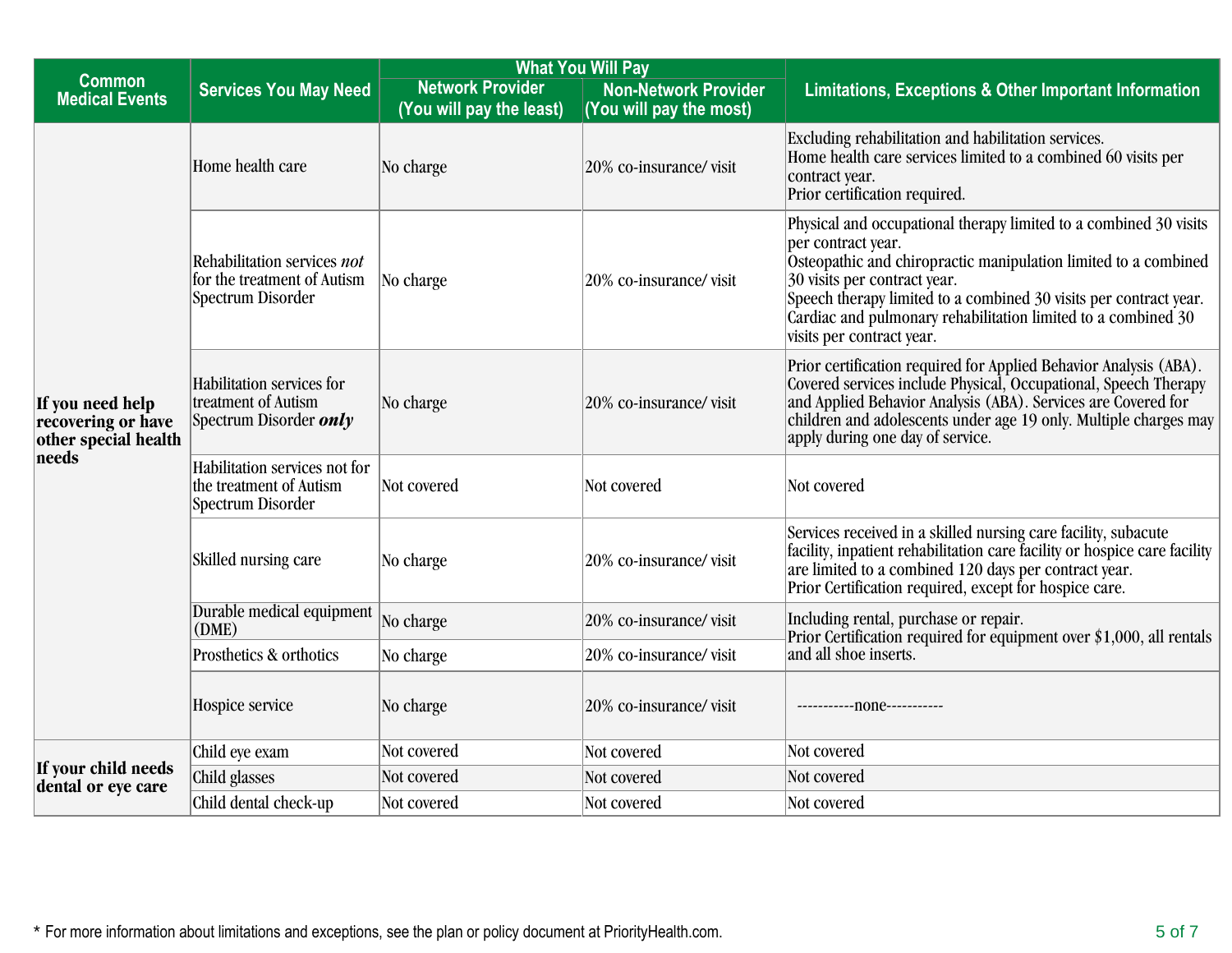| Services Your Plan Generally Does NOT Cover (Check your policy or plan documents for more information and a list of any other excluded<br>services.) |                                                                                              |                                                                 |
|------------------------------------------------------------------------------------------------------------------------------------------------------|----------------------------------------------------------------------------------------------|-----------------------------------------------------------------|
| Acupuncture<br>Cosmetic surgery<br>Dental care (Adult & Child)                                                                                       | Habilitation services not for the treatment of Autism<br>Spectrum Disorder<br>Long-term care | Routine foot care<br>Weight loss programs                       |
| Other Covered Services (Limitations may apply to these services. This isn't a complete list. Please see your plan documents.)                        |                                                                                              |                                                                 |
| Bariatric surgery                                                                                                                                    | Infertility treatment - diagnostic, counseling and                                           | Non-emergency care when traveling outside the U.S.<br>$\bullet$ |
| Chiropractic care                                                                                                                                    | planning services for the underlying cause of                                                | Private-duty nursing                                            |
| Hearing aids                                                                                                                                         | infertility                                                                                  | Routine eye care (Adult & Child)                                |

Your Rights to Continue Coverage: There are agencies that can help if you want to continue your coverage after it ends. The contact information for those agencies is: Department of Insurance and Financial Services (DIFS) at 1-877-999-6442 or [difs-HICAP@michigan.gov;](mailto:difs-HICAP@michigan.gov) the Department of Health and Human Services, Center for Consumer Information and Insurance Oversight at 1-877-267-2323 x61565 or [www.cciio.cms.gov;](http://www.cciio.cms.gov/) or the Department of Labor's Employee Benefits Security Administration at 1-866-444-EBSA (3272) or [www.dol.gov/ebsa/healthreform.](http://www.dol.gov/ebsa/healthreform) Other coverage options may be available to you too, including buying individual insurance coverage through the Health Insurance Marketplace. For more information about the Marketplace, visit [www.HealthCare.gov](http://www.healthcare.gov/) or call 1-800-318-2596.

Your Grievance and Appeals Rights: There are agencies that can help if you have a complaint against your plan for a denial of a claim. This complaint is called a grievance or appeal. For more information about your rights, look at the explanation of benefits you will receive for that medical claim. Your plan documents also provide complete information to submit a claim, appeal, or a grievance for any reason to your plan. For more information about your rights, this notice, or assistance, contact: Priority Health at 1-800 956-1954 or [www.priorityhealth.com](http://www.priorityhealth.com/); the Department of Labor's Employee Benefits Security Administration at 1-866-444-EBSA (3272) or [www.dol.gov/ebsa/healthreform;](http://www.dol.gov/ebsa/healthreform) or the Department of Insurance and Financial Services (DIFS) at 1-877-999-6442 or [difs-HICAP@michigan.gov.](mailto:difs-HICAP@michigan.gov) Additionally, a consumer assistance program can help you file your appeal. Contact the Michigan Health Insurance Consumer Assistance Program (HICAP) at 1-877-999-6442 or [difs-](mailto:difs-HICAP@michigan.gov)[HICAP@michigan.gov.](mailto:difs-HICAP@michigan.gov)

# **Does this plan provide Minimum Essential Coverage? Yes.**

Minimum Essential Coverage generally includes plans, health insurance available through the Marketplace or other individual market policies, Medicare, Medicaid, CHIP, TRICARE, and certain other coverage. If you are eligible for certain types of Minimum Essential Coverage, you may not be eligible for the premium tax credit.

# **Does this plan meet Minimum Value Standards? Yes.**

If your plan doesn't meet the Minimum Value Standards, you may be eligible for a premium tax credit to help you pay for a plan through the Marketplace.

# **Language Access Services:**

Spanish (Español): Para obtener asistencia en Español, llame al 1-800 956-1954.

Tagalog (Tagalog): Kung kailangan ninyo ang tulong sa Tagalog tumawag sa 1-800 956-1954.

Chinese (中文): 如果需要中文的帮助,请拨打这个号码 1-800 956-1954.

Navajo (Dine): Dinek'ehgo shika at'ohwol ninisingo, kwiijigo holne' 1-800 956-1954.

----------------------*To see examples of how this plan might cover costs for a sample medical situation, see the next section*----------------------

PRA Disclosure Statement: According to the Paperwork Reduction Act of 1995, no persons are required to respond to a collection of information unless it displays a valid OMB control number. The valid OMB control number for this information collection is 0938-1146. The time required to complete this information collection is estimated to average 0.08 hours per response, including the time to review instructions, search existing data resources, gather the data needed, and complete and review the information collection. If you have comments concerning the accuracy of the time estimate(s) or suggestions for improving this form, please write to: CMS, 7500 Security Boulevard, Attn: PRA Reports Clearance Officer, Mail Stop C4-26-05, Baltimore, Maryland 21244-1850.